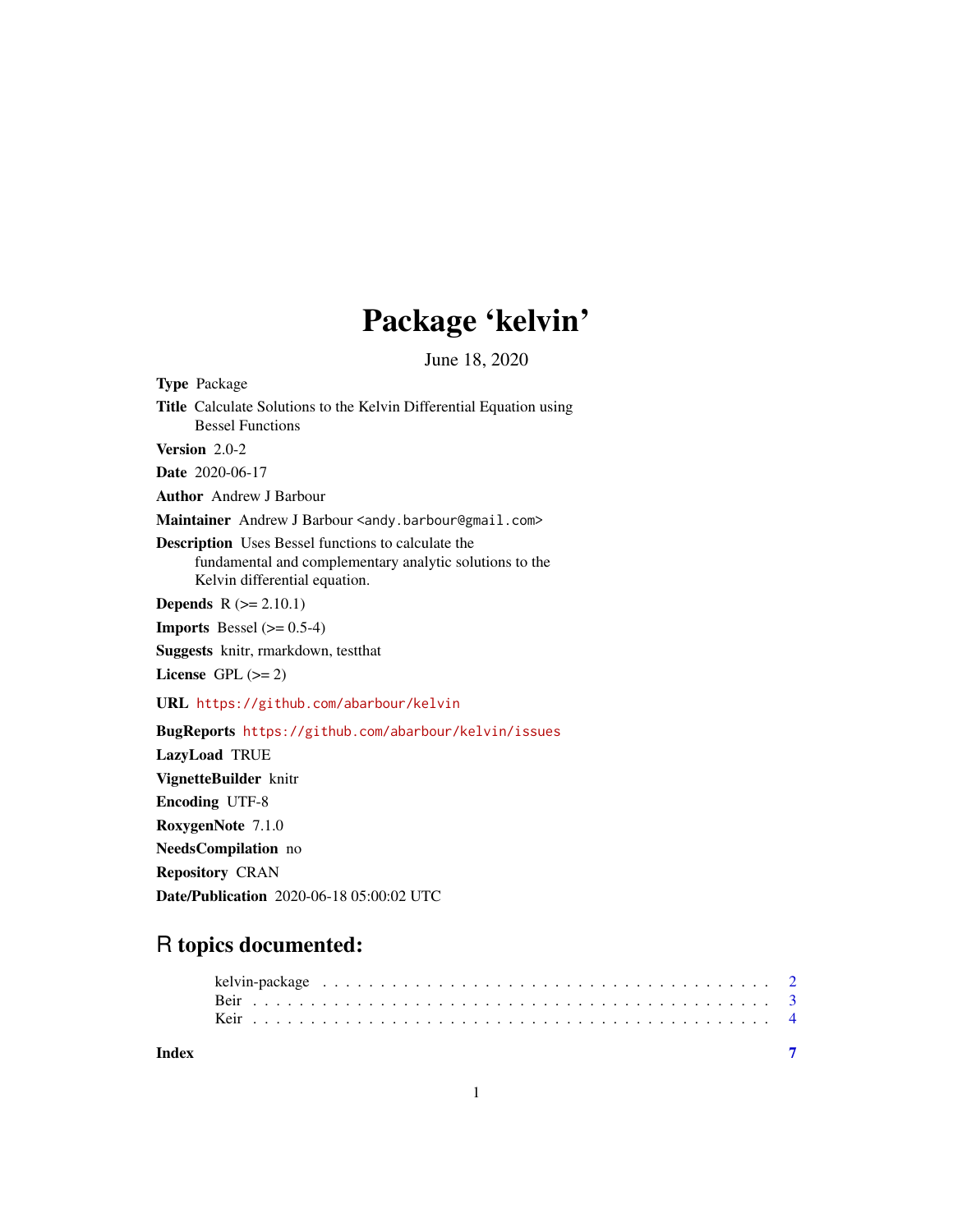<span id="page-1-1"></span><span id="page-1-0"></span>

#### Description

The functions here use Bessel functions to calculate the analytic solutions to the Kelvin differential equation, namely the fundamental (Be) and equivalent (Ke) complex functions.

#### Details

The complex second-order ordinary differential equation, known as the Kelvin differential equation, is defined as

$$
x^2\ddot{y} + x\dot{y} - \left(ix^2 + \nu^2\right)y = 0
$$

and has a suite of complex solutions. One set of solutions,  $B_{\nu}$ , is defined in the following manner:

$$
\mathcal{B}_{\nu} \equiv \text{Ber}_{\nu}(x) + i\text{Bei}_{\nu}(x)
$$

$$
= J_{\nu}(x \cdot \exp(3\pi i/4))
$$

$$
= \exp(\nu \pi i) \cdot J_{\nu}(x \cdot \exp(-\pi i/4))
$$

$$
= \exp(\nu \pi i/2) \cdot I_{\nu}(x \cdot \exp(\pi i/4))
$$

$$
= \exp(3\nu \pi i/2) \cdot I_{\nu}(x \cdot \exp(-3\pi i/4))
$$

where  $J_{\nu}$  is a Bessel function of the first kind, and  $I_{\nu}$  is a *modified* Bessel function of the first kind. Similarly, the complementary solutions,  $\mathcal{K}_{\nu}$ , are defined as

$$
\mathcal{K}_{\nu} \equiv \text{Ker}_{\nu}(x) + i \text{Kei}_{\nu}(x)
$$

$$
= \exp(-\nu \pi i/2) \cdot K_{\nu} (x \cdot \exp(\pi i/4))
$$

where  $K_{\nu}$  is a *modified* Bessel function of the second kind.

The relationships between y in the differential equation, and the solutions  $B_{\nu}$  and  $K_{\nu}$  are as follows

$$
y = Ber_{\nu}(x) + iBei_{\nu}(x)
$$

$$
= Ber_{-\nu}(x) + iBei_{-\nu}(x)
$$

$$
= Ker_{\nu}(x) + iKei_{\nu}(x)
$$

$$
= Ker_{-\nu}(x) + iKei_{-\nu}(x)
$$

In the case where  $\nu = 0$ , the differential equation reduces to

$$
x^2\ddot{y} + x\dot{y} - ix^2y = 0
$$

which has the set of solutions:

$$
J_0(i\sqrt{i} \cdot x)
$$
  
=  $J_0(\sqrt{2} \cdot (i-1) \cdot x/2)$   
=  $\text{Ber}_0(x) + i\text{Bei}_0(x) \equiv \mathcal{B}_0$ 

This package has functions to calculate  $\mathcal{B}_{\nu}$  and  $\mathcal{K}_{\nu}$ .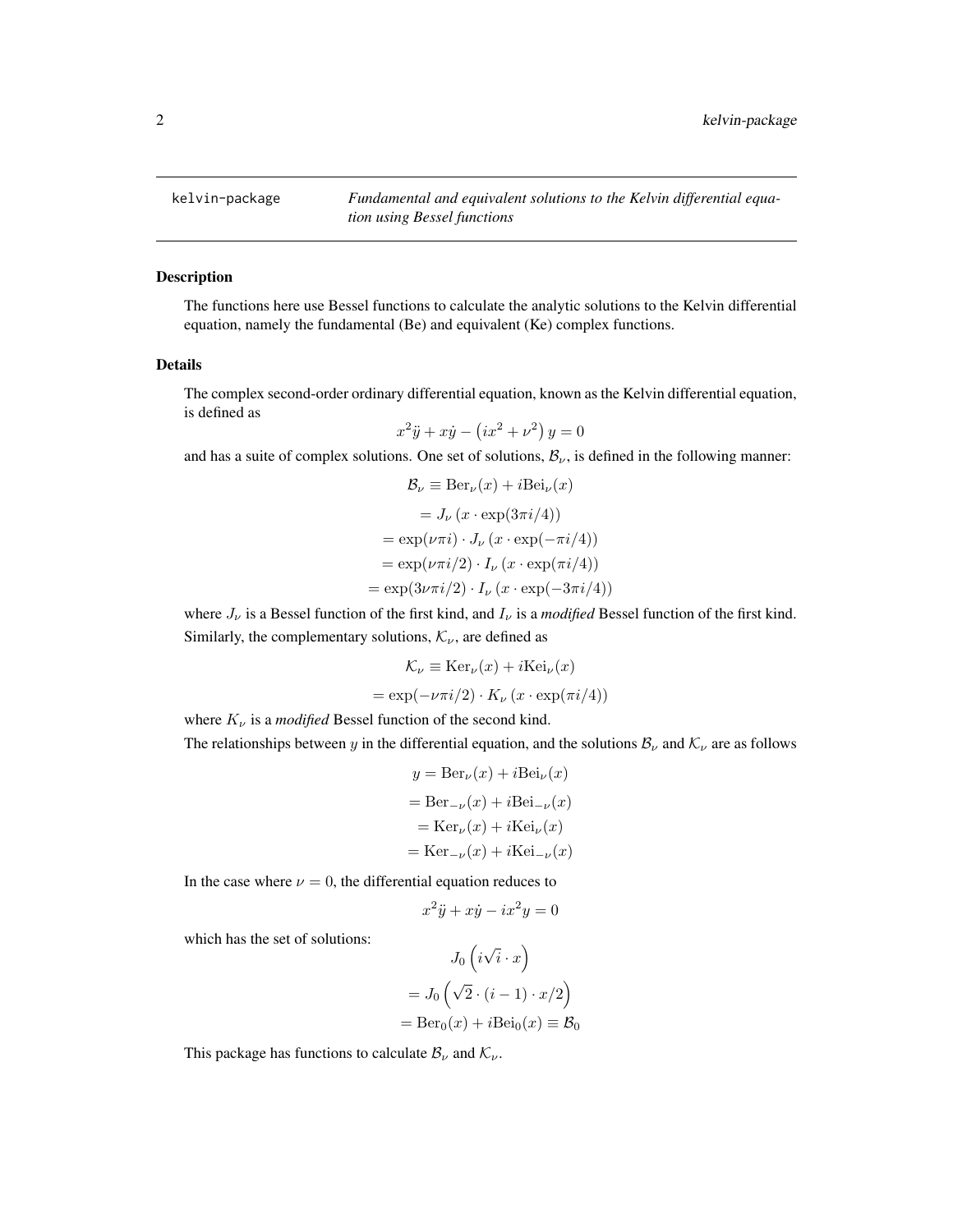#### <span id="page-2-0"></span>Beir 3

#### Author(s)

Andrew Barbour <andy.barbour@gmail.com>

## References

Abramowitz, M. and Stegun, I. A. (Eds.). "Kelvin Functions." §9.9 in Handbook of Mathematical Functions with Formulas, Graphs, and Mathematical Tables, 9th printing. New York: Dover, pp. 379-381, 1972.

Kelvin functions: <http://mathworld.wolfram.com/KelvinFunctions.html>

Bessel functions: <http://mathworld.wolfram.com/BesselFunction.html>

# See Also

Fundamental solution: [Beir](#page-2-1)

Equivalent solution: [Keir](#page-3-1)

<span id="page-2-1"></span>Beir *Fundamental solution to the Kelvin differential equation (J)*

#### <span id="page-2-2"></span>Description

This function calculates the complex solution to the Kelvin differential equation using modified Bessel functions of the *first kind*, specifically those produced by [BesselJ](#page-0-0).

## Usage

```
Beir(x, ...)
## Default S3 method:
Beir(x, nu. = 0, nSeq. = 1, return.list = FALSE, ...)
Bei(...)
Ber(\ldots)
```
#### Arguments

| x           | numeric; values to evaluate the complex solution at      |
|-------------|----------------------------------------------------------|
| $\cdots$    | additional arguments passed to Besselk or Beir           |
| nu.         | numeric; value of $\nu$ in $\mathcal{B}_{\nu}$ solutions |
| nSeg.       | positive integer; equivalent to nSeq in Bessel J         |
| return.list | logical; Should the result be a list instead of matrix?  |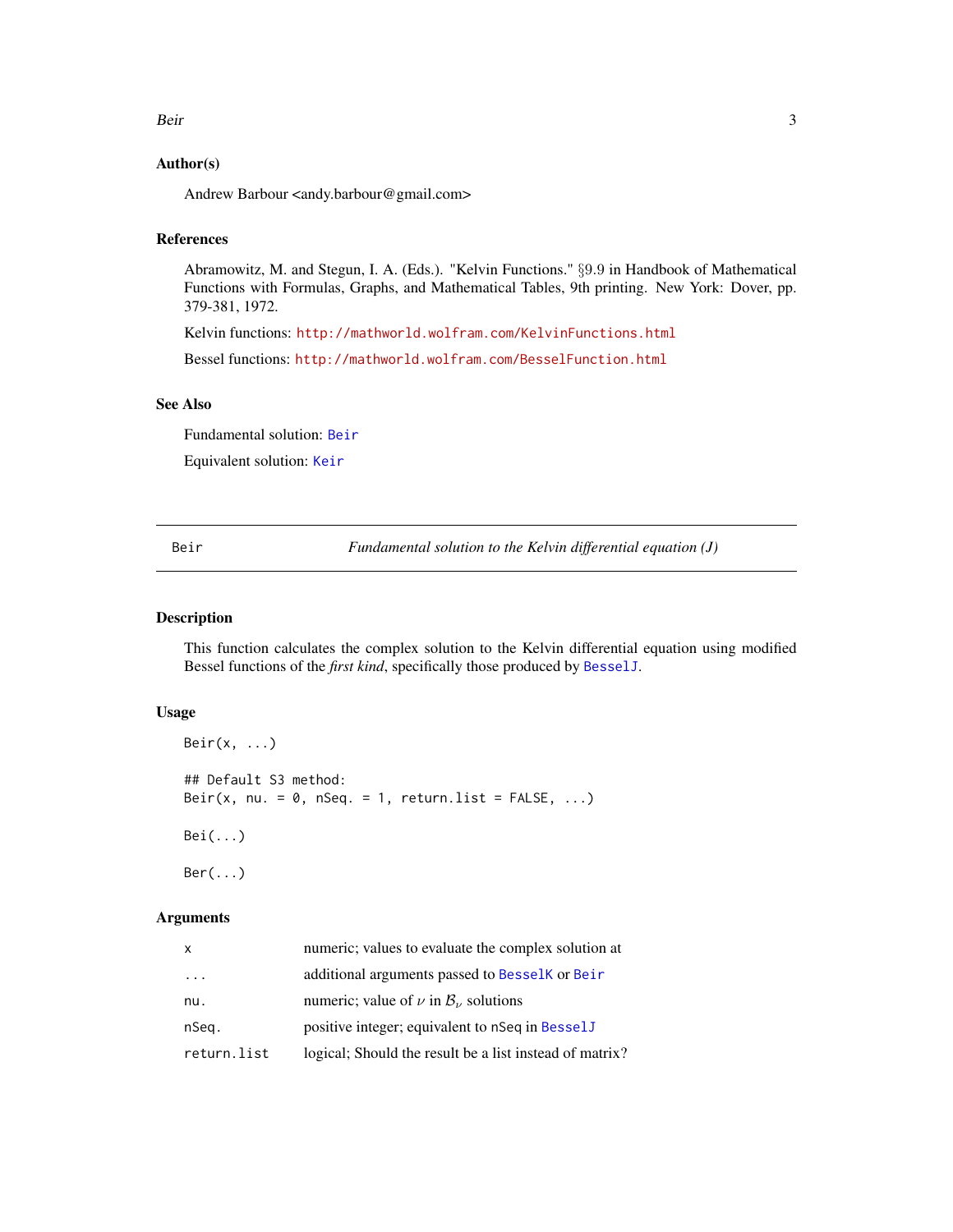# <span id="page-3-0"></span>Details

[Ber](#page-2-2) and [Bei](#page-2-2) are wrapper functions which return the real and imaginary components of [Beir](#page-2-1), respectively.

#### Value

If return.list==FALSE (the default), a complex matrix with as many columns as using nSeq. creates. Otherwise the result is a list with matrices for Real and Imaginary components.

#### Author(s)

Andrew Barbour

### References

<http://mathworld.wolfram.com/KelvinFunctions.html> Imaginary: <http://mathworld.wolfram.com/Bei.html> Real: <http://mathworld.wolfram.com/Ber.html>

#### See Also

[kelvin-package](#page-1-1), [Keir](#page-3-1), [BesselJ](#page-0-0)

#### Examples

```
Beir(1:10) # defaults to nu.=0
Beir(1:10, nu.=2)
Beir(1:10, nSeq.=2)
Beir(1:10, nSeq.=2, return.list=TRUE)
```
# Imaginary component only Bei(1:10)

# Real component only Ber(1:10)

<span id="page-3-1"></span>Keir *Complementary solution to the Kelvin differential equation (K)*

#### <span id="page-3-2"></span>Description

This function calculates the complex solution to the Kelvin differential equation using modified Bessel functions of the *second kind*, specifically those produced by [BesselK](#page-0-0).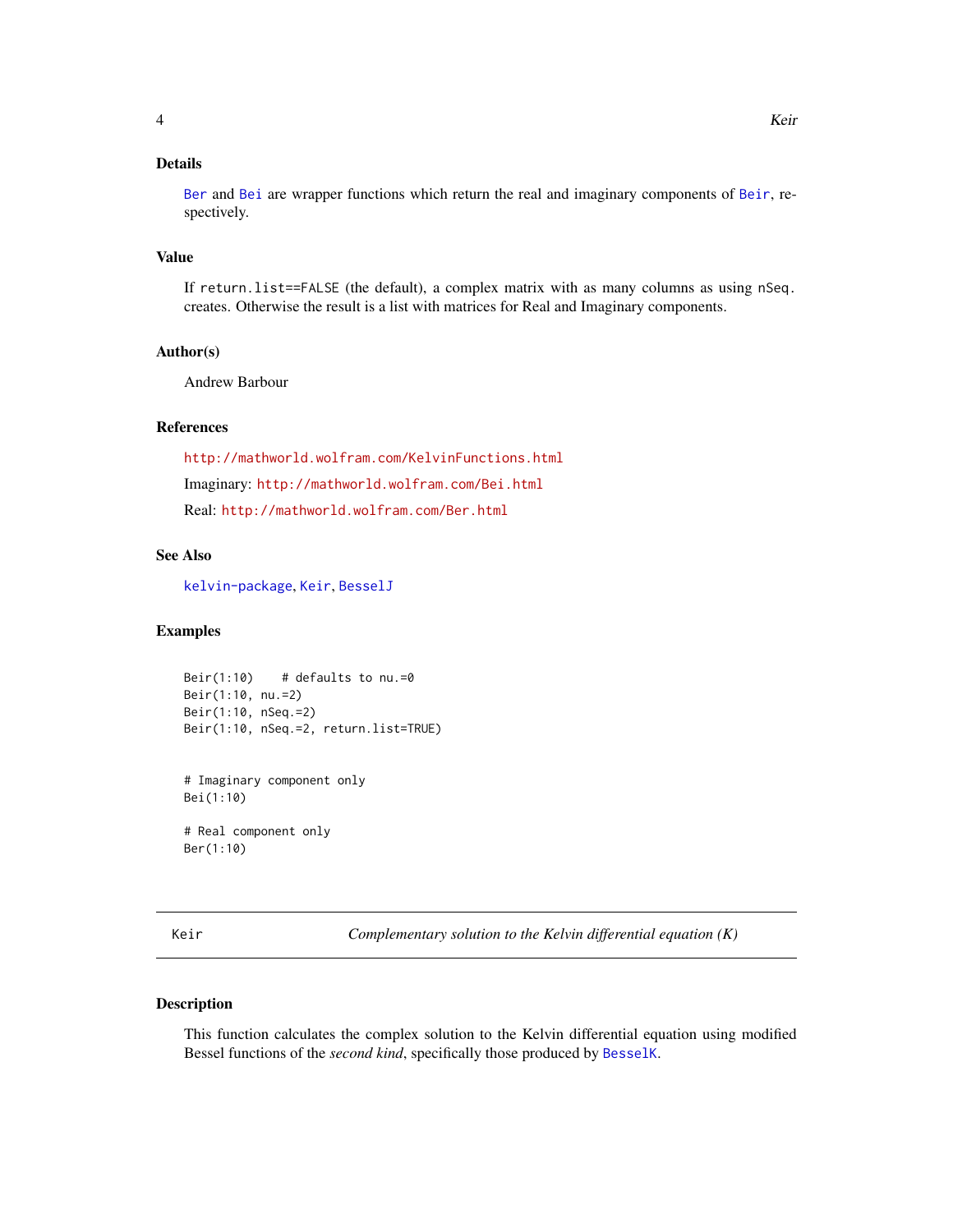<span id="page-4-0"></span>Keir 5

## Usage

```
Keir(x, \ldots)## Default S3 method:
Keir(
  x,
  nu. = 0,nSeq. = 1,
  add.tol = TRUE,return.list = FALSE,
  show.scaling = FALSE,
  ...
\mathcal{L}Kei(...)
Ker(...)
```
# Arguments

| X            | numeric; values to evaluate the complex solution at                          |
|--------------|------------------------------------------------------------------------------|
| $\cdots$     | additional arguments passed to Bessel K or Keir                              |
| nu.          | numeric; value of $\nu$ in $\mathcal{K}_{\nu}$ solutions                     |
| nSeq.        | positive integer; equivalent to nSeq in Besselk                              |
| add.tol      | logical; Should a fudge factor be added to prevent an error for zero-values? |
| return.list  | logical; Should the result be a list instead of matrix?                      |
| show.scaling | logical; Should the normalization values be given as a message?              |

# Details

[Ker](#page-3-2) and [Kei](#page-3-2) are wrapper functions which return the real and imaginary components of [Keir](#page-3-1),, respectively.

#### Value

If return.list==FALSE (the default), a complex matrix with as many columns as using nSeq. creates. Otherwise the result is a list with matrices for Real and Imaginary components.

## Author(s)

Andrew Barbour

# References

<http://mathworld.wolfram.com/KelvinFunctions.html> Imaginary: <http://mathworld.wolfram.com/Kei.html> Real: <http://mathworld.wolfram.com/Ker.html>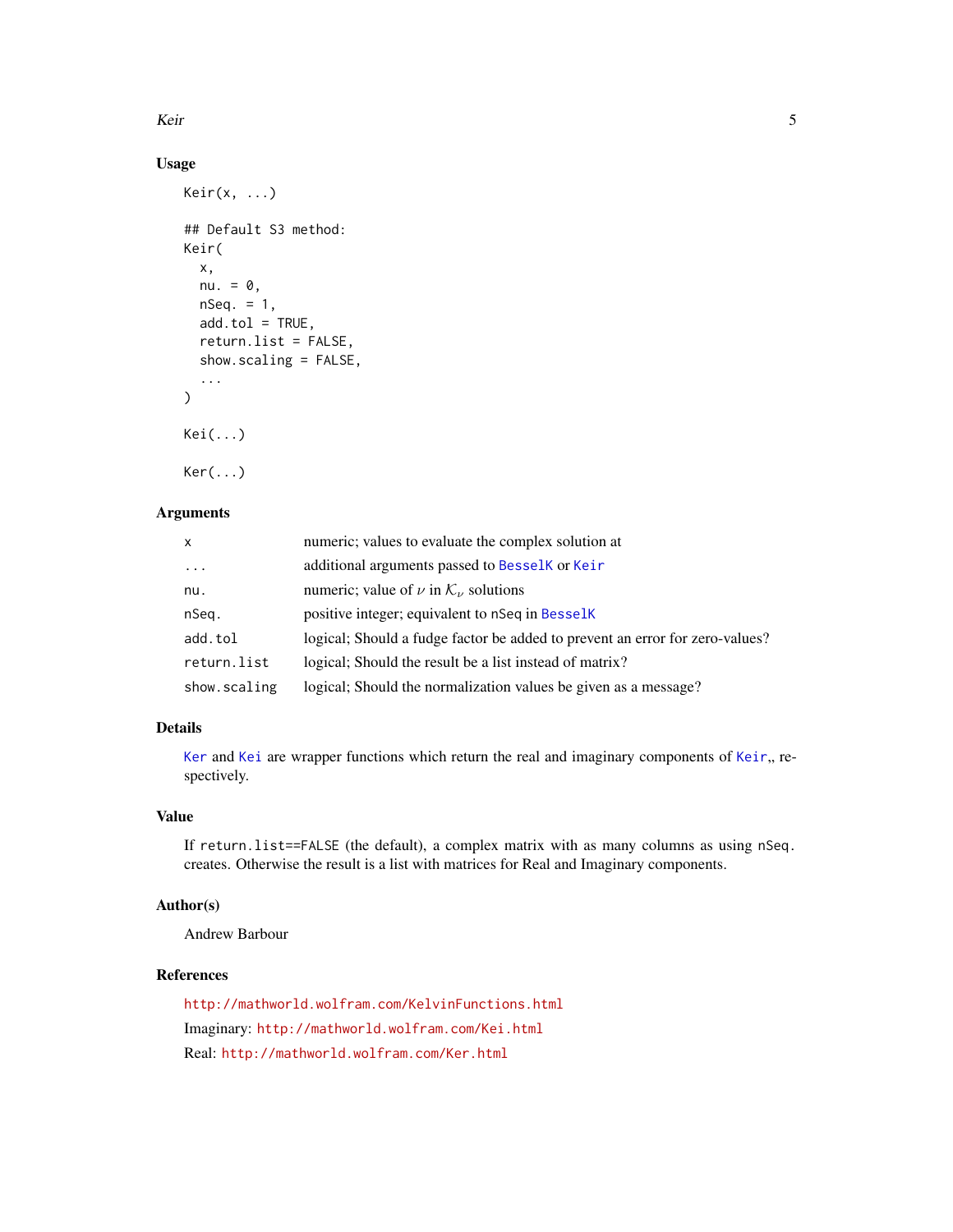# <span id="page-5-0"></span>See Also

[kelvin-package](#page-1-1), [Beir](#page-2-1), [BesselK](#page-0-0)

#### Examples

```
Keir(1:10) # defaults to nu.=0, nSeq=1
Keir(1:10, nu.=2)
Keir(1:10, nSeq=2)
Keir(1:10, nSeq=2, return.list=TRUE)
```
# Imaginary component only Kei(1:10)

# Real component only Ker(1:10)